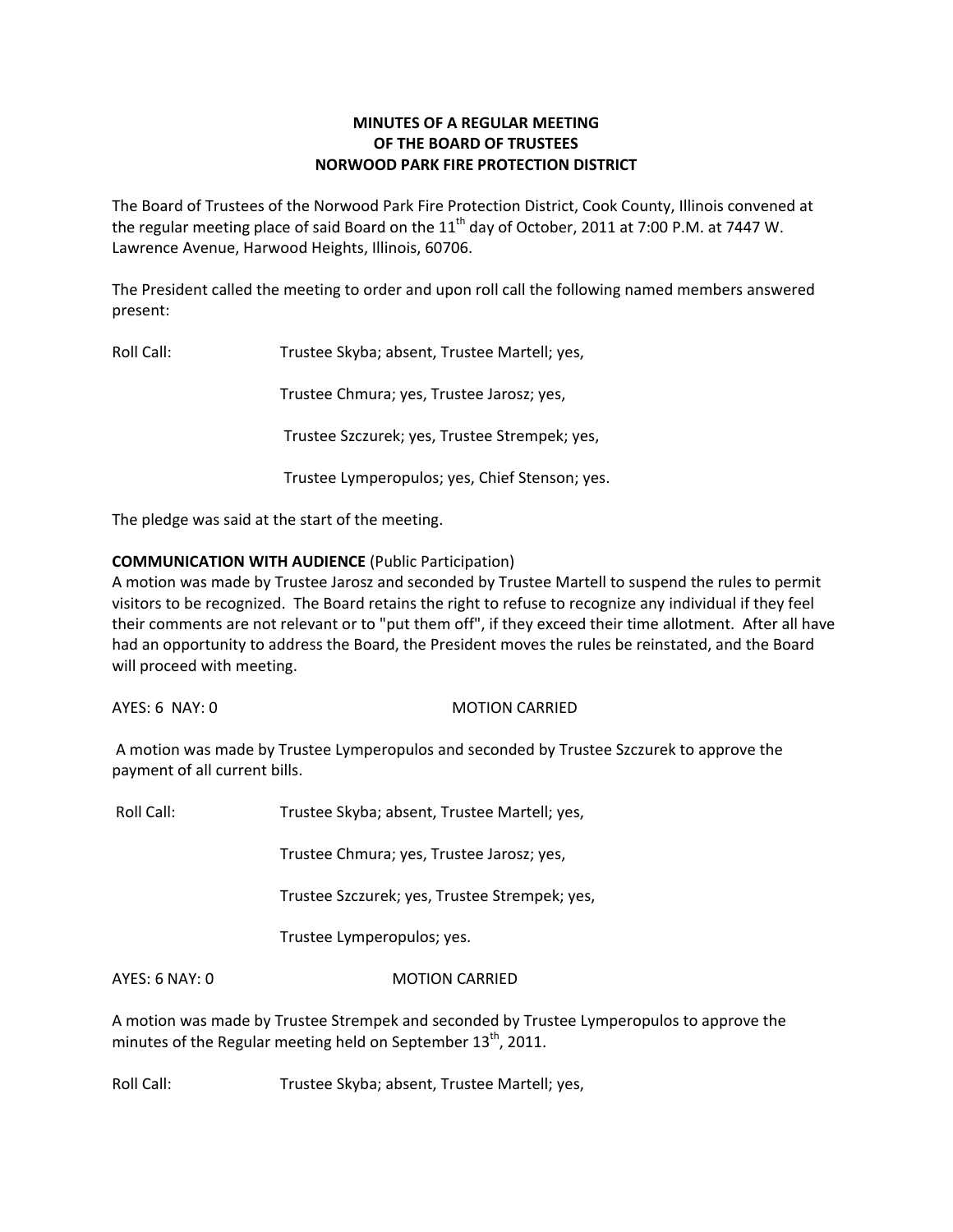Trustee Chmura; abstain, Trustee Jarosz; yes,

Trustee Szczurek; yes, Trustee Strempek; yes,

Trustee Lymperopulos; yes.

AYES: 6 NAY: 0 MOTION CARRIED

#### **TREASURER'S REPORT**

Schedule of Assets (Arising from Cash Transactions) September 30, 2011

### Assets

| Checking and money market accounts (interest rate):      |             |
|----------------------------------------------------------|-------------|
| Plaza Bank checking (0.046%)                             | \$<br>1,214 |
| Plaza Bank money market (0.295%)                         | 8,641       |
| Plaza Bank checking- Public Education                    | 573         |
| Plaza Bank ambulance billing money market (0.295%)       | 303,361     |
| Plaza Bank-Medical 1003102                               | 2,612       |
| Suburban Bank & Trust                                    | 0           |
| Total checking and money market accounts                 | 316,401     |
| Certificates of deposit (interest rate and maturity):    |             |
| Plaza Bank (1.10%, 03/02/12)                             | 611,722     |
| Belmont Bank and Trust (1.20% 08/23/12)                  | 524,738     |
| Plaza Bank (1.091% 01/17/12)                             | 122,170     |
| Plaza Bank (1.10% 03/18/12)                              | 415,279     |
| Plaza Bank (1.00% 06/23/12)                              | 464,433     |
| Belmont Bank (1.20% 08/21/12)                            | 501,652     |
| Belmont Bank (1.00% 07/19/12)                            | 356,205     |
| Total certificates of deposit                            | 2,996,199   |
| Total checking, money market and certificates of deposit | \$3,312,600 |

Motion by Trustee Jarosz, seconded by Trustee Szczurek to approve the Treasurer's report as presented from the Financial Statement for September 2011**.**

Roll Call: Trustee Skyba; absent, Trustee Martell; yes,

Trustee Chmura; yes, Trustee Jarosz; yes,

Trustee Szczurek; yes, Trustee Strempek; yes,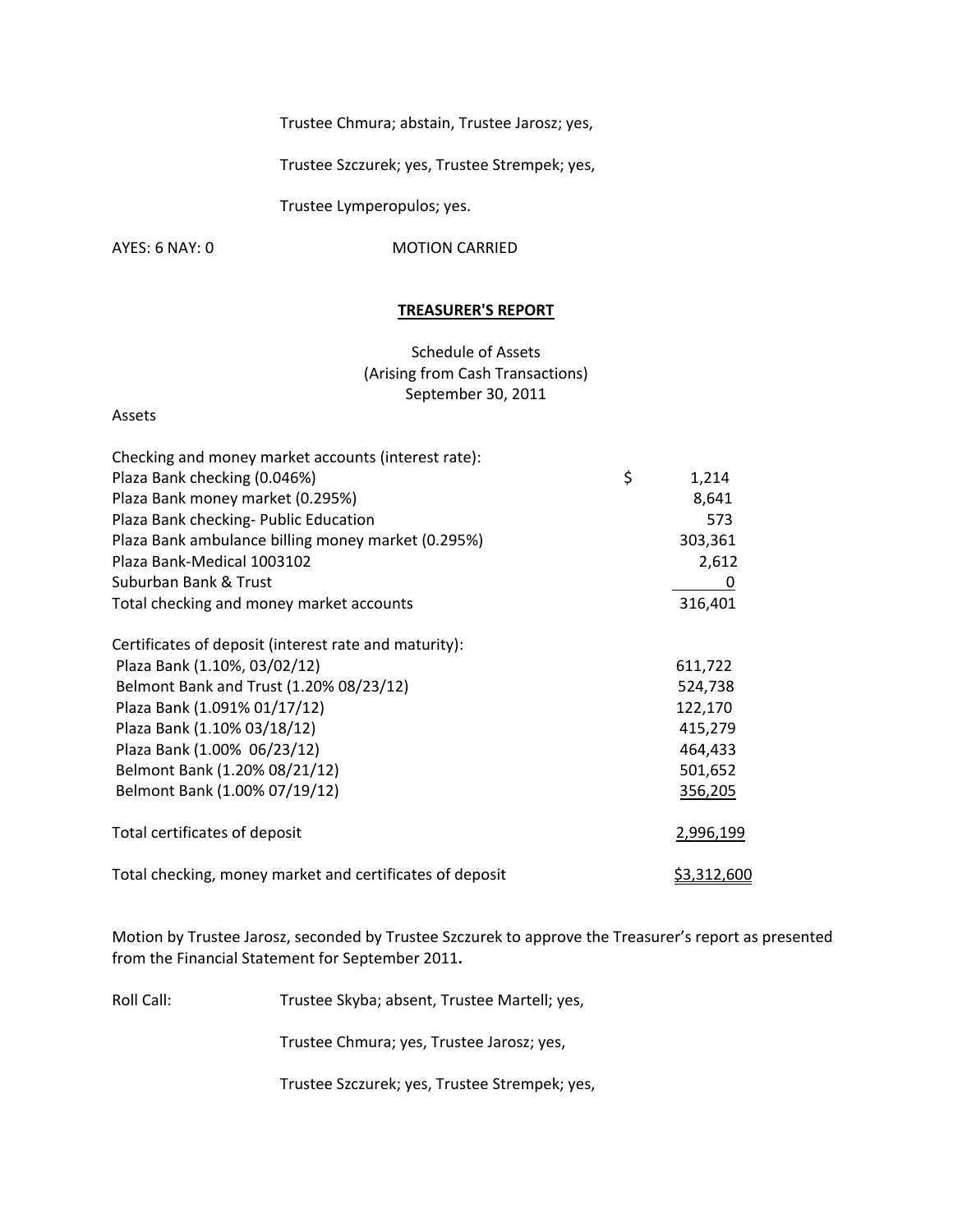### Trustee Lymperopulos; yes.

AYES: 6 NAY: 0 MOTION CARRIED

## **Chiefs Report:**

All Trustees received a copy of the alarm report.

All Trustees received a copy of the inspection report along with the list of completed inspections for this month.

I have on the agenda the hiring of a new Firefighter. He has completed all of his testing and I am only waiting for the results of his medical, I should have this by Friday. He has completed his polygraph, psychological and background check. I will send a conditional offer of employment contingent upon passing his physical. He would start November 1<sup>st</sup> and work days for two weeks, at that time we would be testing his knowledge and firefighting skills. If all goes well he would start on shift November 14<sup>th</sup>. He is a state certified firefighter ll. Hazardous Materials operations, Technical rescue awareness, and fire service vehicle operator. We should be able to plug him right into the rotation with him being assigned with the Lieutenant for a couple of months until we are all comfortable.

Firefighter Virgils is doing an FCE exam tomorrow to try to come back to work. If all goes well he will be back any day. Lt. Johnson will go back in the bureau on November 14<sup>th</sup>. We will be short one Officer on Red shift, I will need to promote an officer to replace the Carpino position. I would like to do this at the November meeting. The Chief explained the manning and the need to promote an Officer ASAP.

We are currently in the middle of our Phone project, the cabling is completed and we have had our programming meeting with the engineer. The phones should be installed and on line within two weeks. The open house was another success, thanks to all that came and helped out. Trustee Jarosz did a great job with the pictures. He put together about 500 pictures and the people loved his product. Thanks to Trustee Strempek for being the photographer and taking these 500 photos. We went through 300 flu shots, 600 hot dogs, 500 boxes of popcorn 480 taffy apples, 400 goody bags and many gallons of juice and coffee. Thanks to Trustee Szczurek and his wife Pat, Father Fred, Trustee Lympeopulos, Amy, Ashley and Katie Kovalcik and Haley Stec for their help. Thanks to the First Bank of Highland Park and Trustee Martell for donating a popcorn machine that we will now have for any events.

The flu shot program is going well, we have tomorrow at the Township hall and the homebound on Thursday. We have around 90 left and this should get us through Thursday.

The audit began on September  $19<sup>th</sup>$  and is still ongoing. I am meeting with Kurt on Thursday and going over a timeline on the completion of the audit.

We have new speakers on the agenda for the apparatus bay floor. We have been having problems understanding the transmission over the speakers. We were in the Park Ridge station recently when a call was dispatched and it was clear as day. We took the model number down and researched the prices. The bldg. and equipment committee went over the quotes and recommends this purchase.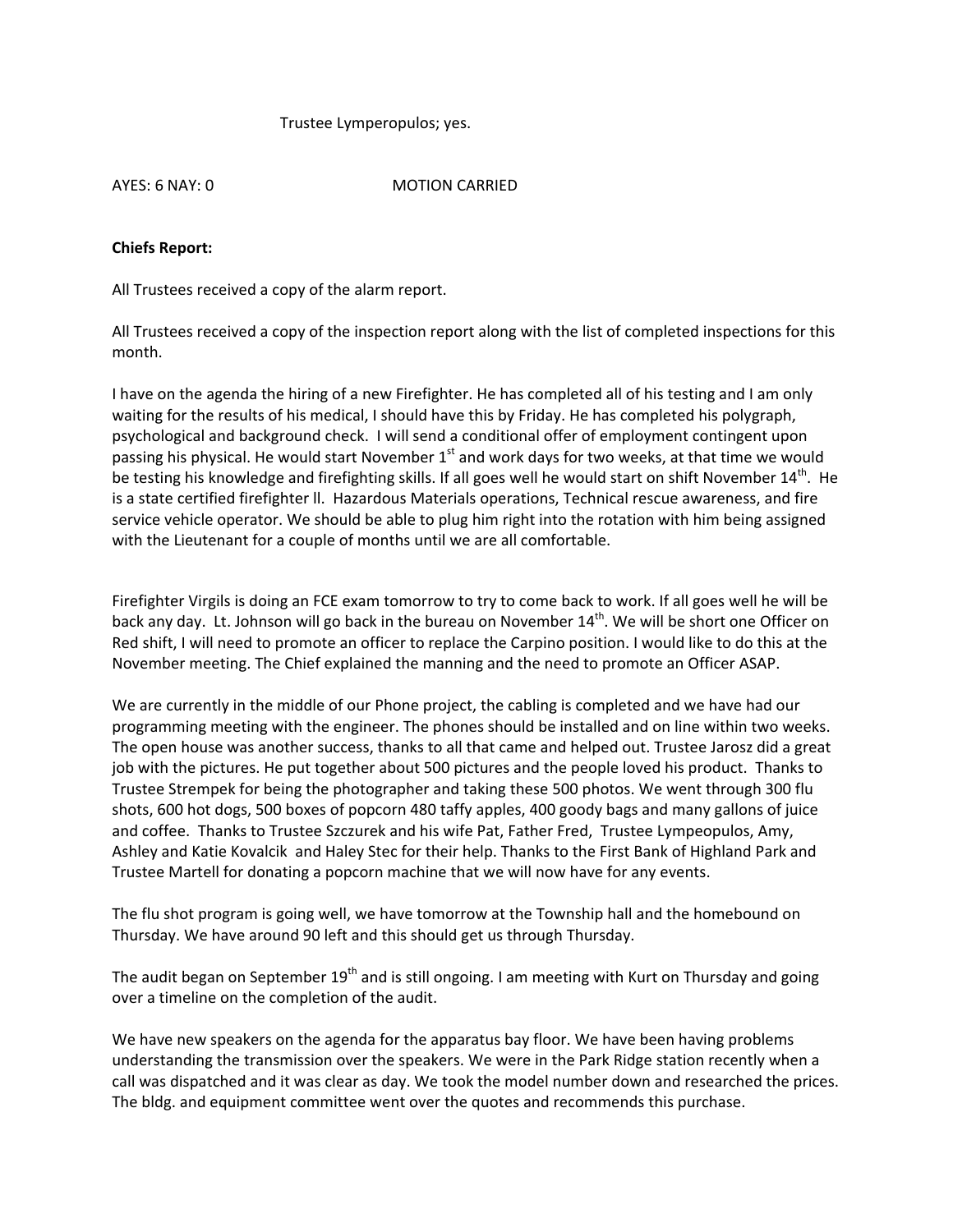I have received two prices on the sale of Engine #101, if we agree to the purchase price we would sign a contract and they would take possession when we receive the new one. If you remember we sold the 1992 (17 yrs old) Pierce in December 2009 for \$50,000 with a commission of 7% so we received \$46,500. This unit is a 1996 Pierce it will be 16 years old and we have bids for \$50,000 and \$58,000 with no commission . The two bids are coming from reputable brokers, one in Pennsylvania and the other in Alabama. The last unit we listed on a website firelinequipment.com and they made the 7% commission.

There is a TIF meeting in Harwood Heights tonight, Deputy Chief Kovalcik is in attendance and will bring back any information.

A motion was made by Trustee Martell and seconded by Trustee Jarosz to accept the Chiefs report as presented for September 2011.

AYES: 6 NAY: 0 MOTION CARRIED

## **Presidents Report:**

President Chmura reported that he met with the auditor and he recommended that we have a procedure in place on Trustee phone bills with overages. The procedure would authorize the office to take any usage over \$60 out of the Trustees monthly payroll.

## **Committee Reports:**

Finance Committee‐ Trustee Chmura stated that the audit is going along and we hope to meet all deadlines.

Building and Equipment Committee‐ New speakers on the apparatus floor is on the agenda.

Technology and PR Media Committee‐ Nothing at this time.

Policy Committee‐ Chairman Trustee Skyba is absent no other report at this time.

Pension Fund- Trustee Martell said the next meeting would be October  $18^{th}$ .

### **Old Business:**

None.

## **New Business**:

Motion was made by Trustee Lymperopulos and seconded by Trustee Strempek to purchase two Hemispherical loudspeakers, hanging kits and transformers from Radco at a cost of \$1,707.70 plus shipping.

Roll Call: Trustee Skyba; absent, Trustee Martell; yes,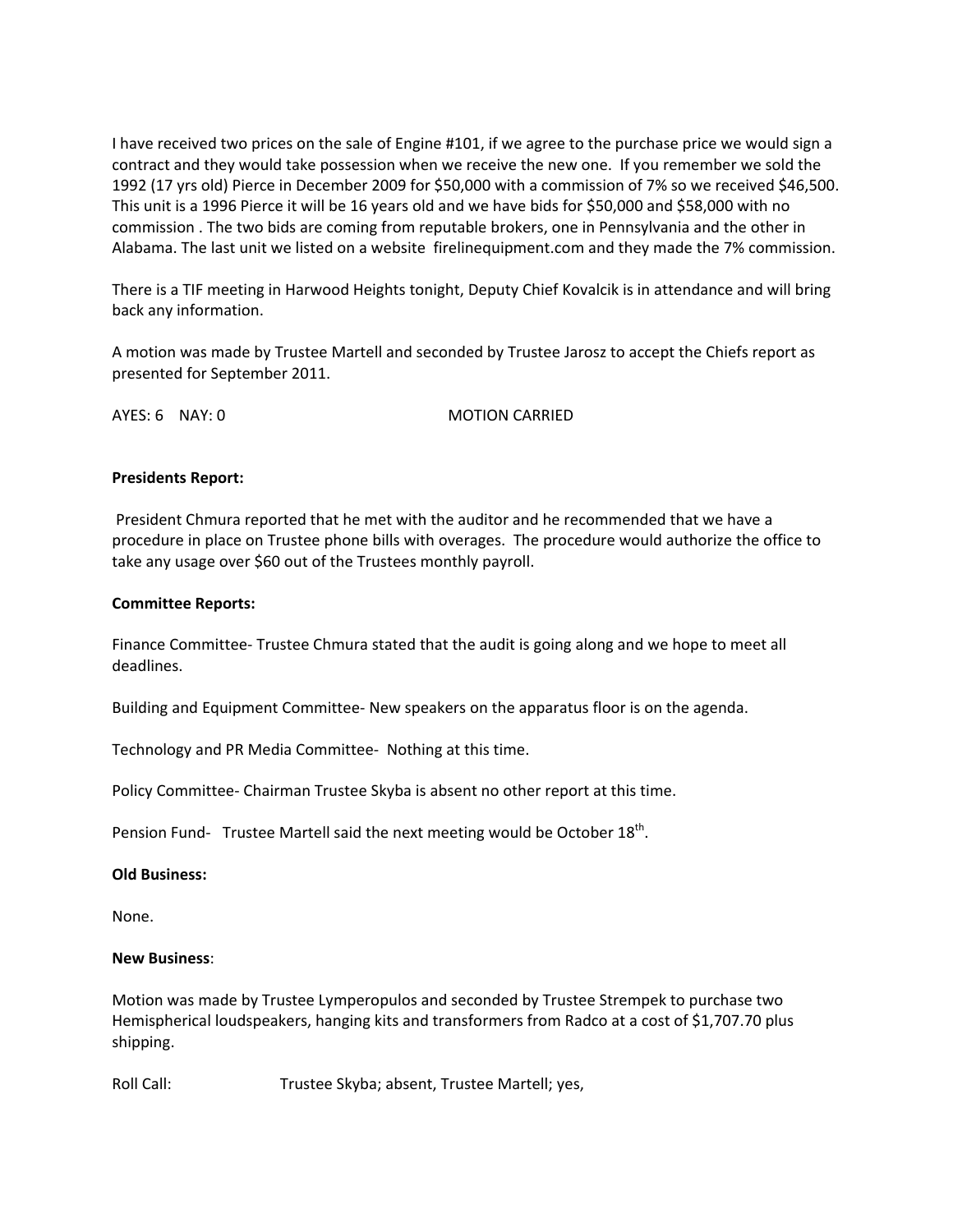Trustee Chmura; yes, Trustee Jarosz; yes,

Trustee Szczurek; yes, Trustee Strempek; yes,

Trustee Lymperopulos; yes.

## AYES: 6 NAY: 0 MOTION CARRIED

Motion was made by Trustee Jarosz and seconded by Trustee Lymperopulos to appoint Andrew Golebiowski as Fire Commissioner of the Norwood Park Fire Protection District as of October 1<sup>st</sup>, 2011 until May 2012.

Roll Call: Trustee Skyba; absent, Trustee Martell; yes,

Trustee Chmura; yes, Trustee Jarosz; yes,

Trustee Szczurek; yes, Trustee Strempek; yes,

Trustee Lymperopulos; yes.

AYES: 6 NAY: 0 MOTION CARRIED

Swearing in of new Commissioner

Motion was made by Trustee Martell and seconded by Trustee Jarosz to approve the payout of sick time buyback to the following: Jeff Peistrup‐ 122.5 hours \$3,287.91 Randy Davis‐ 124.6526 hours \$3,033.20 Total buyback‐ \$6,321.11

Roll Call: Trustee Skyba; absent, Trustee Martell; yes,

Trustee Chmura; yes, Trustee Jarosz; yes,

Trustee Szczurek; yes, Trustee Strempek; yes,

Trustee Lymperopulos; yes.

Motion by Trustee Martell and seconded by Trustee Lymperopulos to hire a candidate from the Eligibility list, per the recommendation of the Norwood Park Fire Board of Commissioners. Effective October 16, 2011 contingent upon the passing of all appropriate testing.

Roll Call: Trustee Skyba; absent, Trustee Martell; yes,

Trustee Chmura; yes, Trustee Jarosz; yes,

Trustee Szczurek; yes, Trustee Strempek; yes,